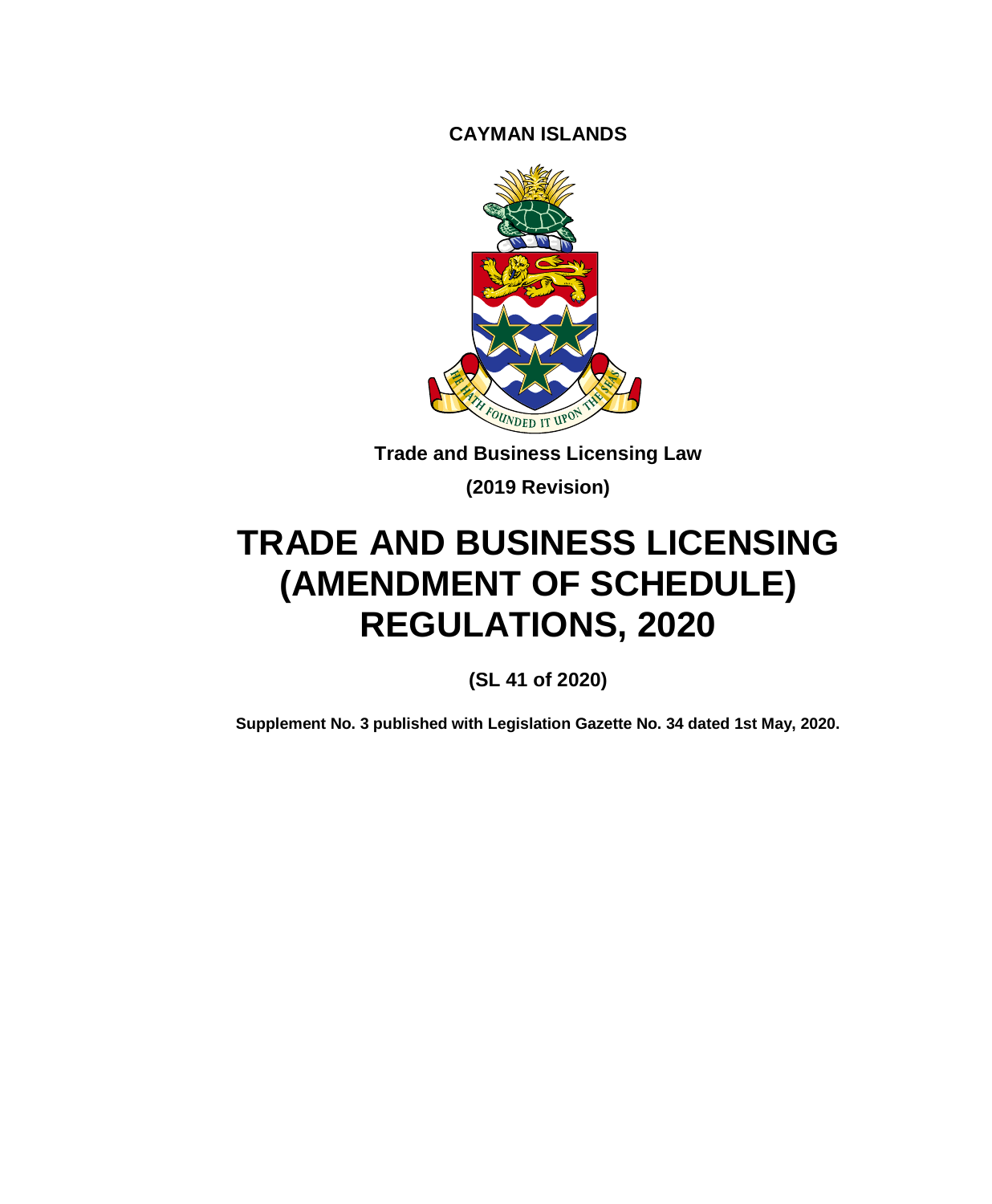### **PUBLISHING DETAILS**

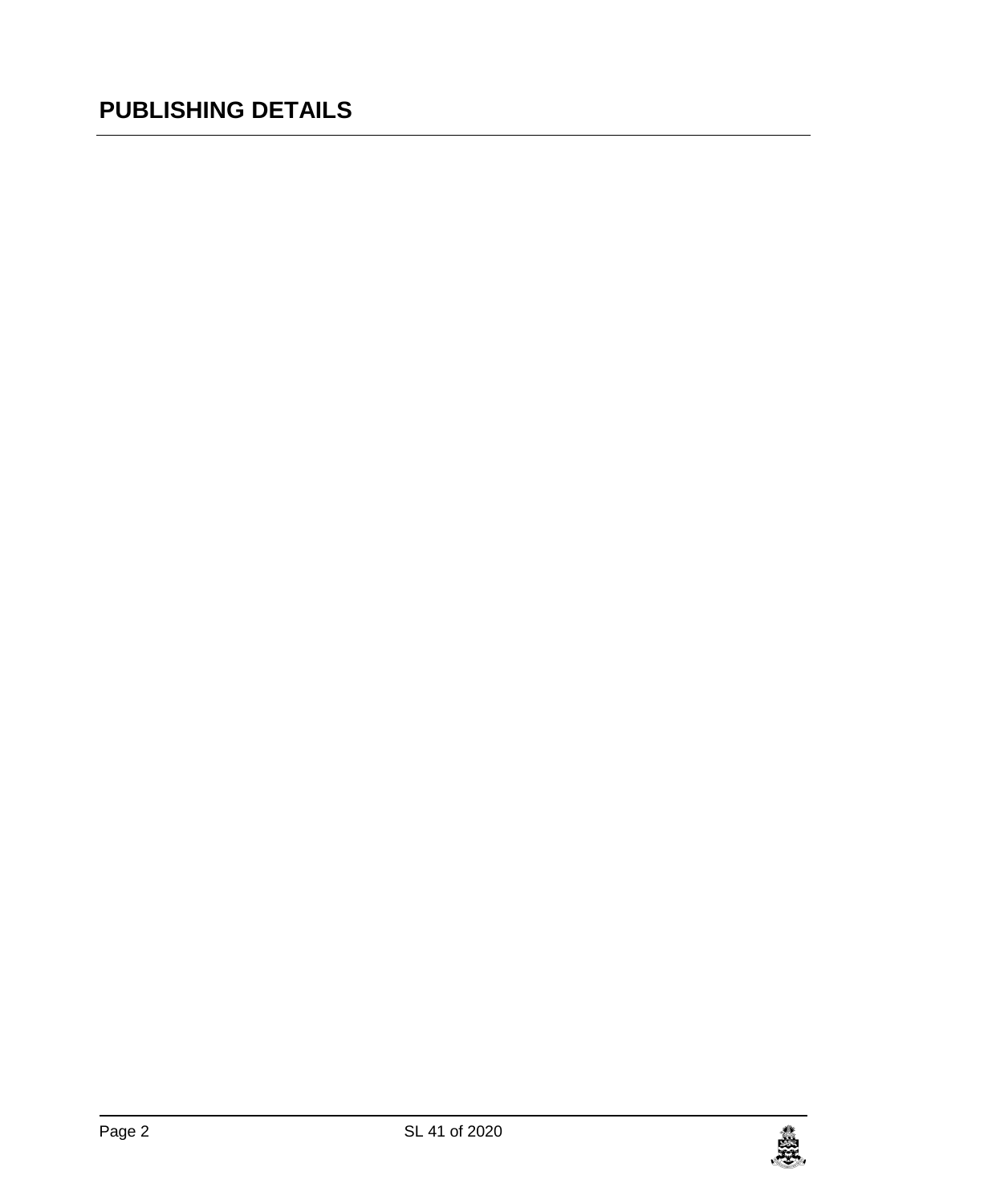### **CAYMAN ISLANDS**



**Trade and Business Licensing Law**

**(2019 Revision)**

## **TRADE AND BUSINESS LICENSING (AMENDMENT OF SCHEDULE) REGULATIONS, 2020**

**(SL 41 of 2020)**

In exercise of the powers conferred by section 40 of the Trade and Business Licensing Law (2019 Revision), the Cabinet makes the following Regulations —

### **1. Citation and expiry**

- **1**. (1) These Regulations may be cited as the Trade and Business Licensing (Amendment of Schedule) Regulations, 2020.
	- (2) These Regulations expire on December 31, 2021.

### **2. Amendment of Schedule 1 to the Trade and Business Licensing Law (2019 Revision) - fees**

**2**. The *Trade and Business Licensing Law (2019 Revision)* is amended in Schedule 1 by inserting after the final provision the following heading and particulars —

### **"Temporary Reduction in fees for Micro businesses and Small businesses**

- 1. Subject to paragraph 2, the temporary reductions apply to micro businesses and small businesses that —
	- (a) are independently owned and operated;

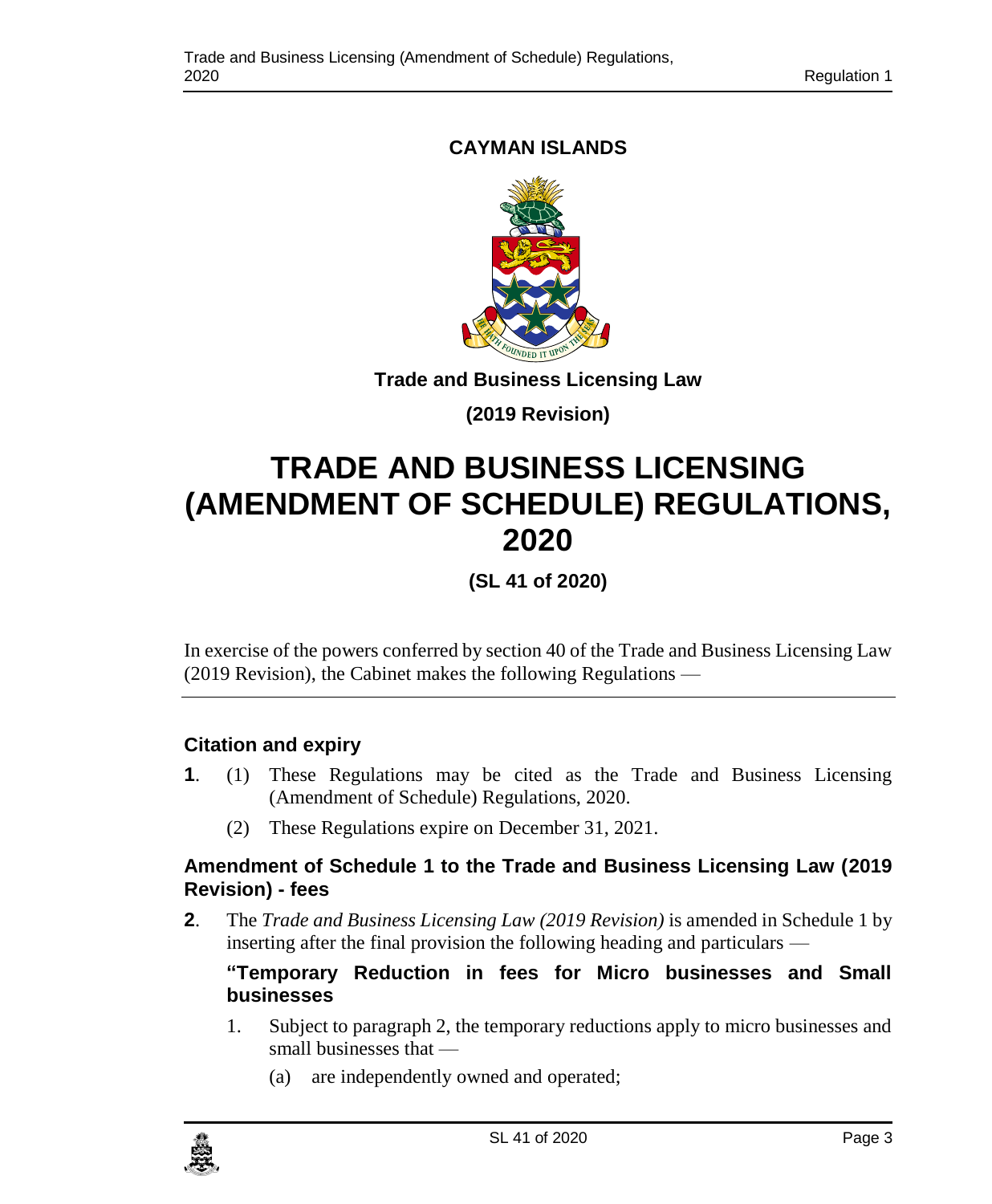- (b) are for profit; and
- (c) have close control over operations with decisions taken by the owner.
- 2. The following classes of micro businesses and small businesses are trades and businesses that are excluded from the reduction in fees provided for under this heading —
	- (a) providers of auditing services;
	- (b) financial services firms other than insurance agents; and
	- (c) exempted companies within the meaning of the *Companies Law (2020 Revision)*.
- 3. For the purposes of this heading
	- (a) the "**fee**" means the relevant fee set out in Part B;
	- (b) a "**mobile business**" is a business that is not operated from a fixed location but from a pedal cycle, motor cycle, motor car or other motor vehicle;
	- (c) the number of employees in a trade or business is determined by
		- (i) the calculation of the average number of employees of the trade or business based on each of the pay periods for the preceding twelve calendar months; and where the trade or business has not been in operation for twelve months, the calculation of the average number of employees of the trade or business for the months that it has been in operation preceding the application;
		- (ii) the inclusion of part-time and temporary employees in the number of full-time employees; and
		- (iii) the exclusion of volunteers or persons who receive no compensation, including payment in kind for work, from the number of full-time employees; and
	- (d) the annual gross revenue of a trade or business is determined by the sum total of revenue for the preceding twelve calendar months and where the trade or business has not been in operation for twelve months, a projection of the total annual revenue based on the months for which the trade or business has been in operation.

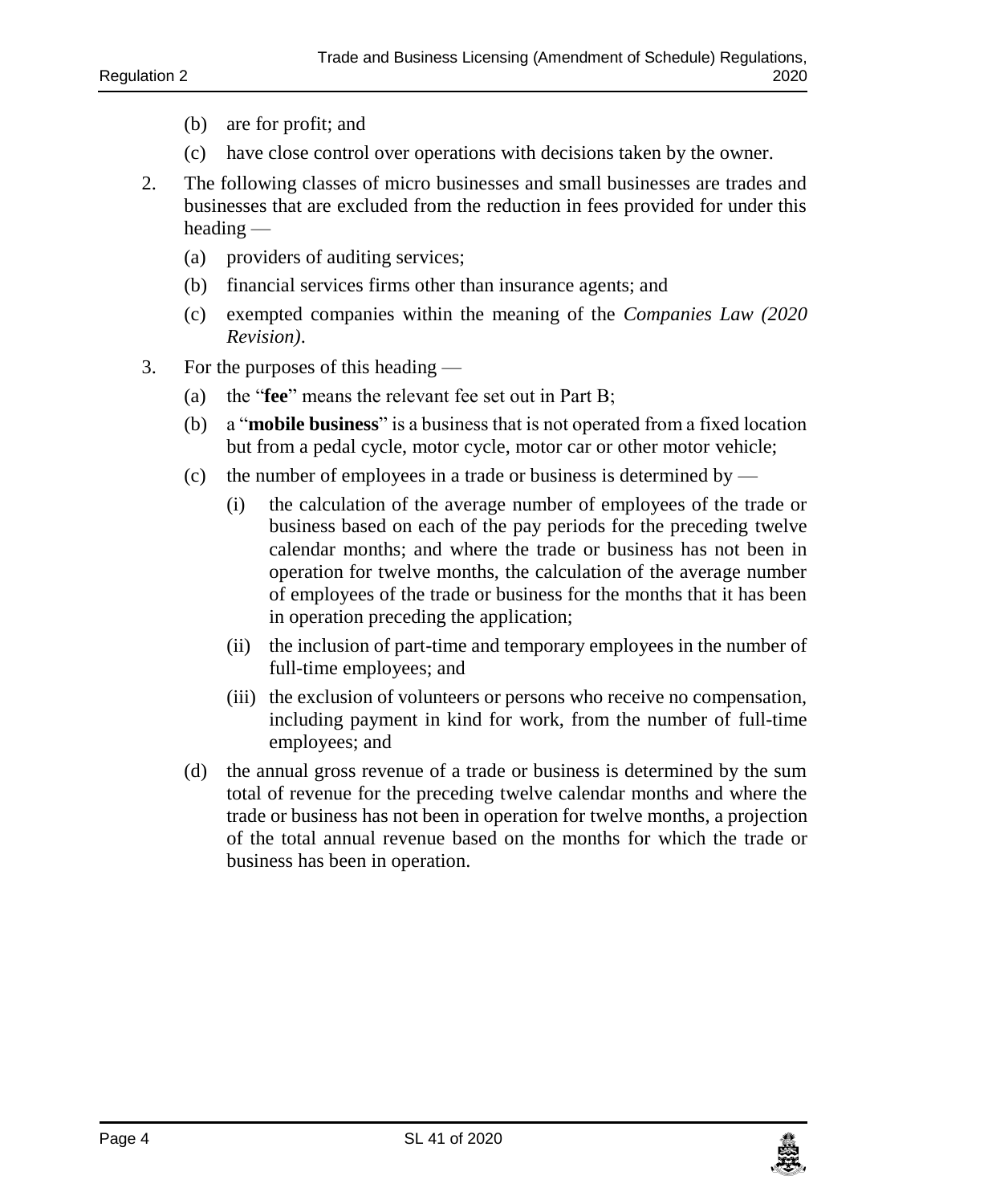4. A trade or business that is a micro business or a small business shall be eligible for a reduction in the respective fees set out in Part B of this Schedule, the applicable reduction being dependent on the location of the trade or business as follows —

| <b>Location of trade</b><br>or business | Percentage reduction on fee |      |
|-----------------------------------------|-----------------------------|------|
| George Town                             | Micro business              | 100% |
|                                         | Small business              | 50%  |
| West Bay                                | Micro business              | 100% |
|                                         | Small business              | 50%  |
| East End                                | Micro business              | 100% |
|                                         | Small business              | 75%  |
| North Side                              | Micro business              | 100% |
|                                         | Small business              | 75%  |
| <b>Bodden Town</b>                      | Micro business              | 100% |
|                                         | Small business              | 75%  |
| Little Cayman                           | Micro business              | 100% |
|                                         | Small business              | 50%  |
| Cayman Brac                             | Micro business              | 100% |
|                                         | Small business              | 50%  |

5. Where a trade or business is classified as a mobile business, the location will be determined by reference to the "block and parcel" on the trade and business licence or, in the case of an applicant for a licence, the address provided on the application form.